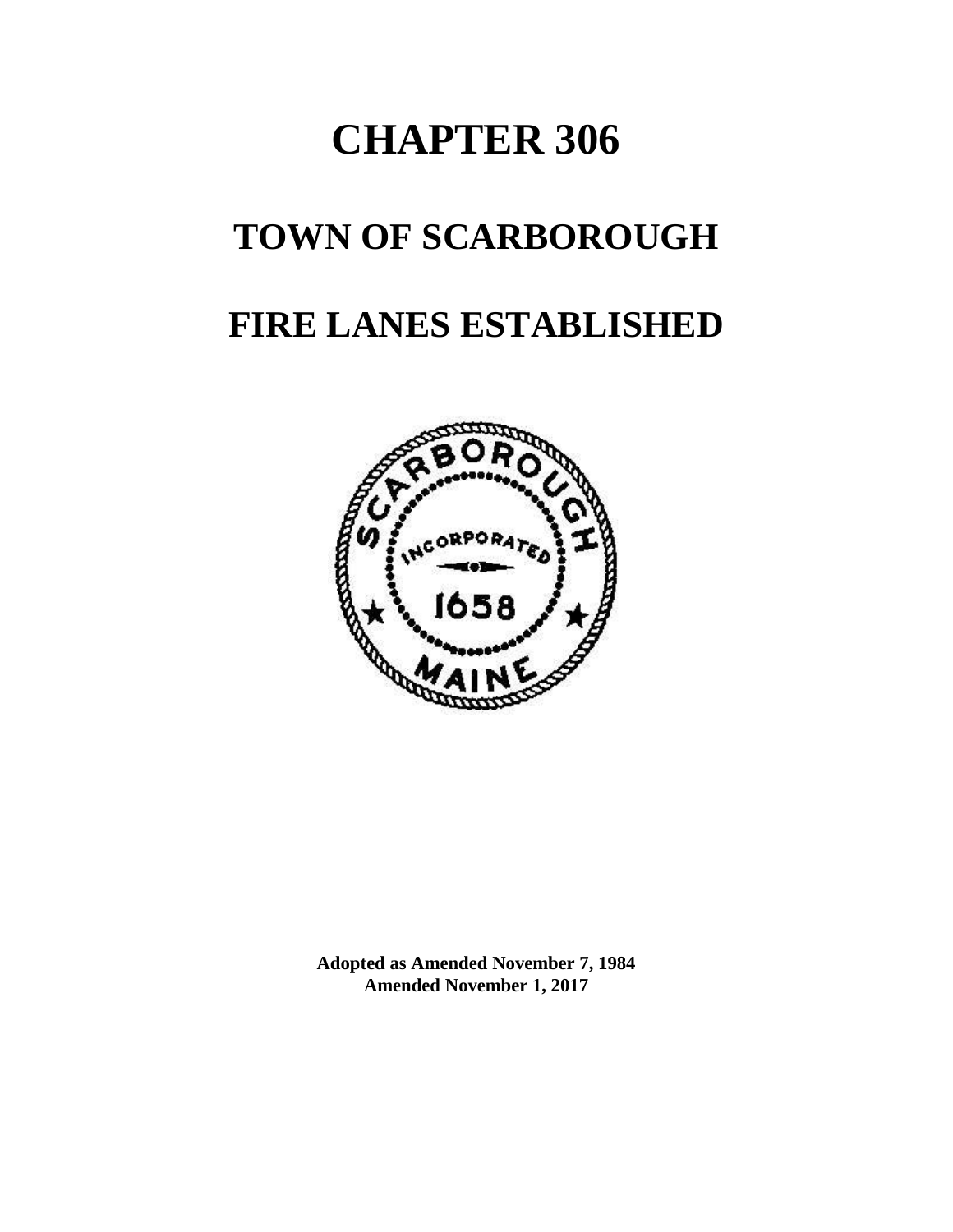## **TABLE OF CONTENTS**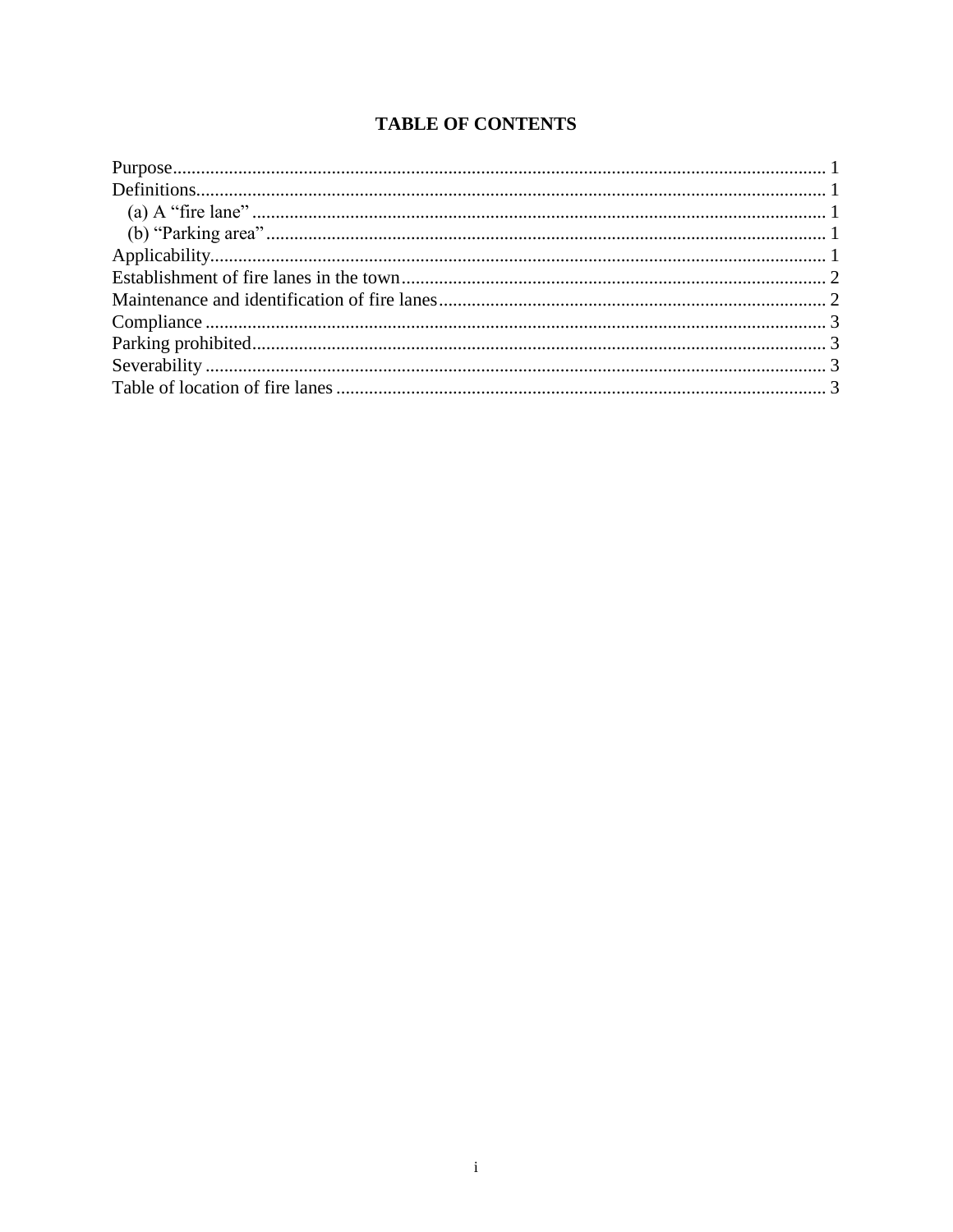#### **CHAPTER 306 TOWN OF SCARBOROUGH ESTABLISHMENT OF FIRE LANES**

## <span id="page-2-0"></span>**Purpose**

Fire lanes are established for the purpose of promoting the public health, safety and welfare by recognizing that there exist and will in the future exist buildings and other areas within the Town within which and to which the public will be invited, served or housed. These buildings or other areas must be provided prompt adequate emergency services including access by firefighters and fire-fighting equipment and other emergency personnel and equipment in order to accomplish said purposes and effect the saving of life and property in emergency situations.

### <span id="page-2-2"></span><span id="page-2-1"></span>**Definitions**

#### **(a) A "fire lane"**

Is defined for the purposes of this article as a designated unobstructed passageway at least twenty (20) feet in width with a outside turning radius of fifty (50) feet and constructed and maintained in a manner to permit free passage of fire apparatus and other emergency equipment and personnel from a public way to all necessary areas, regardless of season of year or weather conditions, in areas or in developments or subdivisions, as may be required elsewhere in this article.

#### <span id="page-2-3"></span>**(b) "Parking area"**

As defined in this article means lots, areas or other accommodations for the parking of motor vehicles off the street, alley or other way, which said lots, areas or other accommodations are available for use by the public either with or without charge.

## <span id="page-2-4"></span>**Applicability**

The provisions of this article shall, in order to accomplish the stated purpose, be applicable to all proposed and existing developments, subdivision, buildings and other premises which are included within the following:

- (a) Nonresidential subdivisions of this Code.
- (b) Any nonresidential development not requiring subdivision approval.
- (c) Residential subdivisions.
- (d) Any proposed construction requiring site plan review.
- (e) All schools whether public or private.
- (f) Hospitals.
- (g) Convalescent homes, rest homes and/or nursing homes.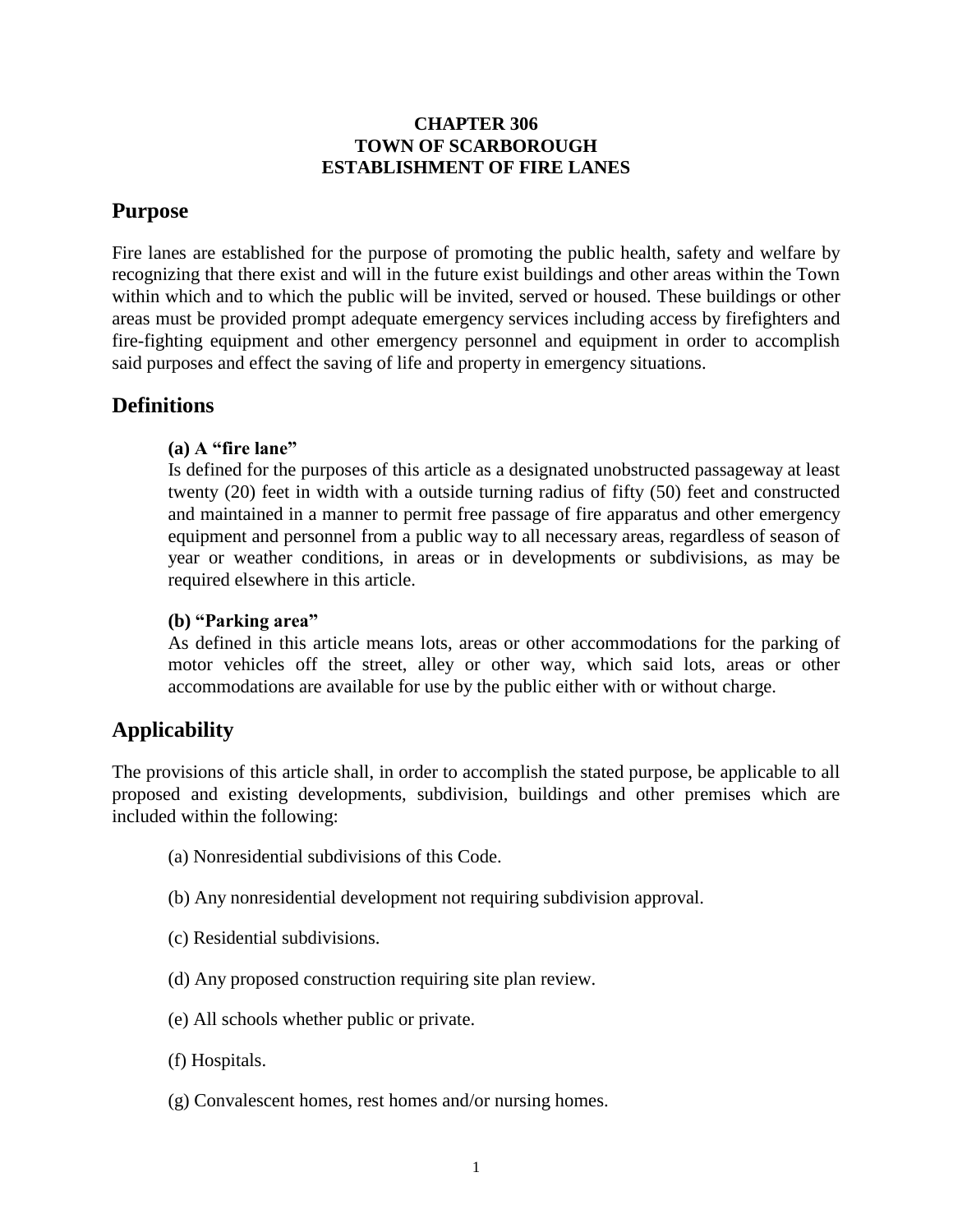(h) In addition to the foregoing, all other places of public assembly used for gathering together of fifty (50) or more persons.

#### <span id="page-3-0"></span>**Establishment of fire lanes in the town**

(a) Each application for residential or nonresidential subdivision approval and each application for site plan review submitted to the planning board shall be reviewed by the chief of the Scarborough Fire Department and/or the fire marshal of the fire district within which said development or building is located. The said fire chief and/or fire marshal shall review each such application to determine the location of such fire lanes as are necessary under this article and report her/his findings, recommendations and suggested designation of fire lanes to the planning board in writing, which findings, recommendations, and suggested designations of fire lanes shall be made a part of the record of proceedings before the planning board on each such subdivision site plan review application. In such cases, the decision of the planning board shall govern the requirements and designation of said fire lanes. [amended 11/01/17]

(b) In any application for a building permit, occupancy or change of use permit not requiring subdivision or site plan review and approval but otherwise included within the above, the building inspector shall notify the fire chief of the application for permit and the fire chief or her/his designee shall designate directly to the owner, owners or agent of the premises for which permit application is made the location of required fire lanes. [amended 11/01/17]

(c) Within existing developments and premises to which this article is applicable, the fire chief shall designate fire lanes by written order and shall notify in writing both the Scarborough Planning Board and the owner, owners or agents of such development or premises by certified mail of such designation and of any specific requirements for compliance with this article and, shall publish notice of such establishment of such fire lanes once in a newspaper having general circulation within the Town of Scarborough. The fire chief shall file one copy of any order of designation of any such fire lanes with the town clerk. Any person aggrieved by such order may file with the clerk within fifteen (15) days after the date of the receipt of such order written notice of appeal, setting forth therein reasons for aggrievement. A public hearing shall be held by the Scarborough Planning Board after which the board must affirm, modify or rescind such order within thirty (30) days of the public hearing. The board shall notify the fire chief as may be applicable, and all action taken relative to the establishment of a fire lane.

#### <span id="page-3-1"></span>**Maintenance and identification of fire lanes**

Fire lanes established under this article shall be kept free of ice and snow and rubbish containers or other obstructions. The owner, owners or agent or occupant of any premises to which this article is applicable shall cause to be erected, installed and maintained by their own expense, permanent, adequate signs bearing the words "FIRE LANE--NO PARKING--VEHICLES WILL BE TOWED AT OWNER'S EXPENSE" in or adjacent to said fire lane. Such owner, owners, agent or occupants shall cause such other and further designations as are reasonably required by